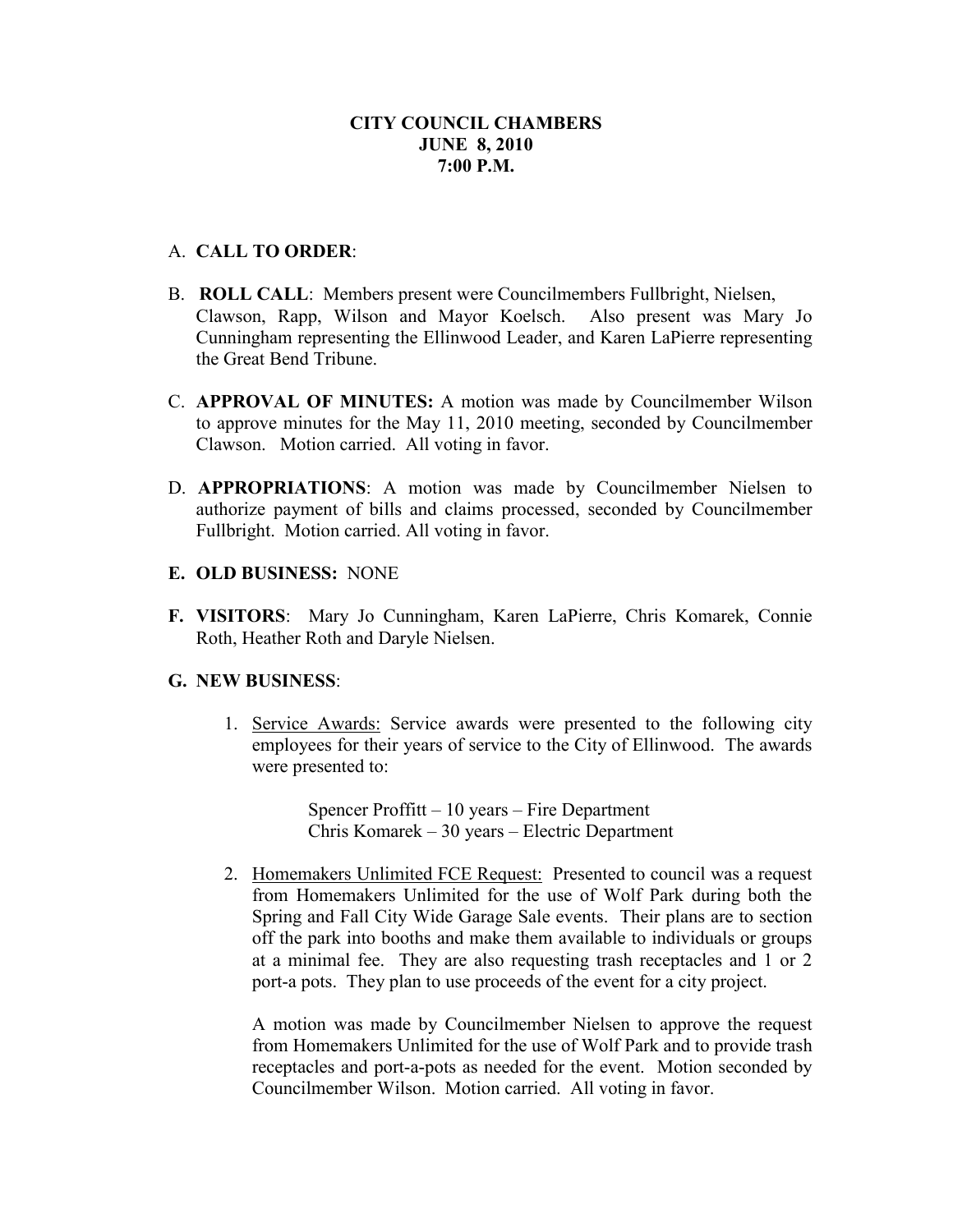3. Ordinance for Consumption of Cereal Malt Beverages on Public Property: Presented to council for review was Ordinance 2010-4, an ordinance that allows for the consumption of cereal malt beverages and alcoholic liquor in the City Park in association with the beverage tent and the After Harvest Festival Dance.

A motion was made by Councilmember Fullbright to approve Ordinance 2010-4, an ordinance exempting certain following described public property, the title of which is vested in the City of Ellinwood, Kansas to permit the consumption of alcoholic liquor and cereal malt beverages theron, as authorized by charter ordinance No. 5 of said city and establishing the time when such exemption shall be effective. Councilmember Nielsen seconded the motion. Motion carried. All voting in favor.

- 4. Cereal Malt Beverage License Application for After Harvest Festival: Presented to council was an application for a cereal malt beverage license, submitted by the V.F.W. for operation of a beverage tent at the After Harvest Festival. A motion was made by Councilmember Nielsen to approve the cereal malt beverage application for operation of a beverage tent for the V.F.W. at the After Harvest Festival, seconded by Councilmember Fullbright. Motion carried. Councilmembers Clawson, Nielsen, Fullbright and Wilson voting aye, with Councilmember Rapp abstaining.
- 5. Fraud Risk Policy: The City auditors, Adams, Brown, Beran and Ball have suggested that the City adopt a fraud risk policy. Presented to council was a draft of a proposed fraud risk policy. All city employees will be required to acknowledge they have received a copy of the policy. A motion was made by Councilmember Clawson to approve the fraud risk policy as written, seconded by Councilmember Nielsen. Motion carried. All voting in favor.
- 6. Resolution to Refinance Bonded Indebtedness: Presented to council were two resolutions for refinancing the city bonded indebtedness. Mr. Larry Kleeman with Citycode Financial prepared an analysis report indicating an estimated net savings of approximately \$42,000 over the term of the indebtedness. Refinancing the indebtedness reduces the amount of payments owed by the city, but it does not extend the period of indebtedness.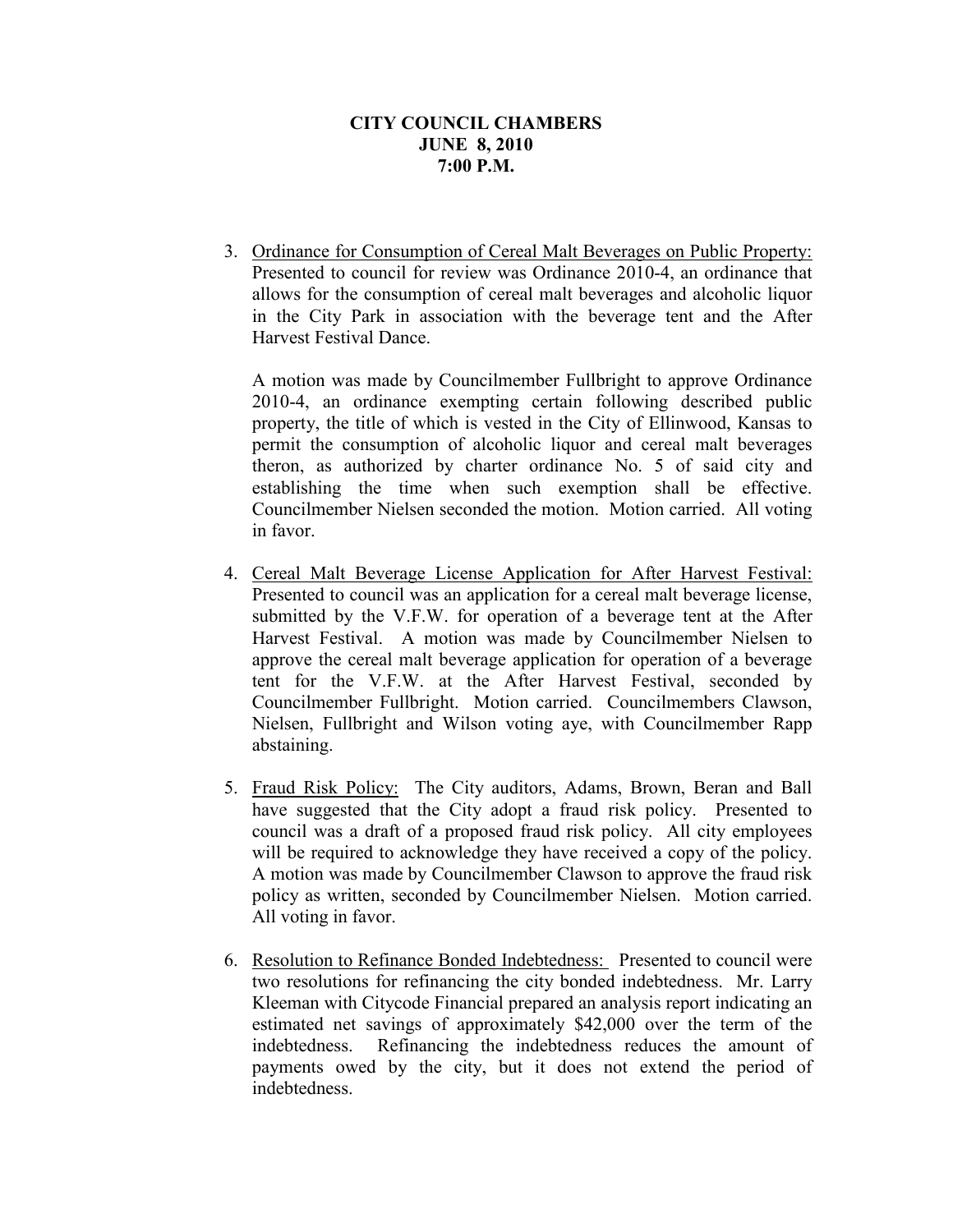A motion was made by Councilmember Fullbright to approve Resolution 60810-A, a resolution declaring it necessary and advisable to provide for the giving of notice of redemption of the City's certificates of participation (COP) and authorizing and providing for the underwriting and offering for sale of the City's COP, series 2010, in the approximate principal amount of \$685,000. Motion seconded by Councilmember Wilson. Motion carried. All voting in favor.

A motion was made by Councilmember Clawson to approve Resolution 60810-B, a resolution declaring it necessary and advisable to provide for the giving of notice of redemption of the City's general obligation bonds and authorizing and providing for the underwriting and offering for sale of the City's general obligation refunding bonds, series, 2010, in the approximate principal amount of \$400,000. Motion seconded by Councilmember Rapp. Motion carried. All voting in favor.

# H. **REPORTS**:

- 1. Municipal Court Report: Presented to Council was the Municipal Court Report for May 2010.
- 2 Utilities Production Report: Presented to Council was the Utilities Production Report.
- 3. Staff Reports:
	- a) Staff reported the city has sprayed for mosquitoes once and will spray again when the weather conditions allow.
	- b) Staff reported Officer Becker is at the academy until end of July, and Officer Leiker will attend a 2 week Dare program training.
	- c) Staff reported the police department is looking to purchase vests and has applied for a Department of Justice grant to help offset the cost.
	- d) Staff reported the water department is working on a water project at Main and 7<sup>th</sup> Streets.
	- e) Staff reported the electric department is working on underground lines on the south side of  $6<sup>th</sup>$  Street near Wieland.
	- f) Staff reported the street department will begin street patching.